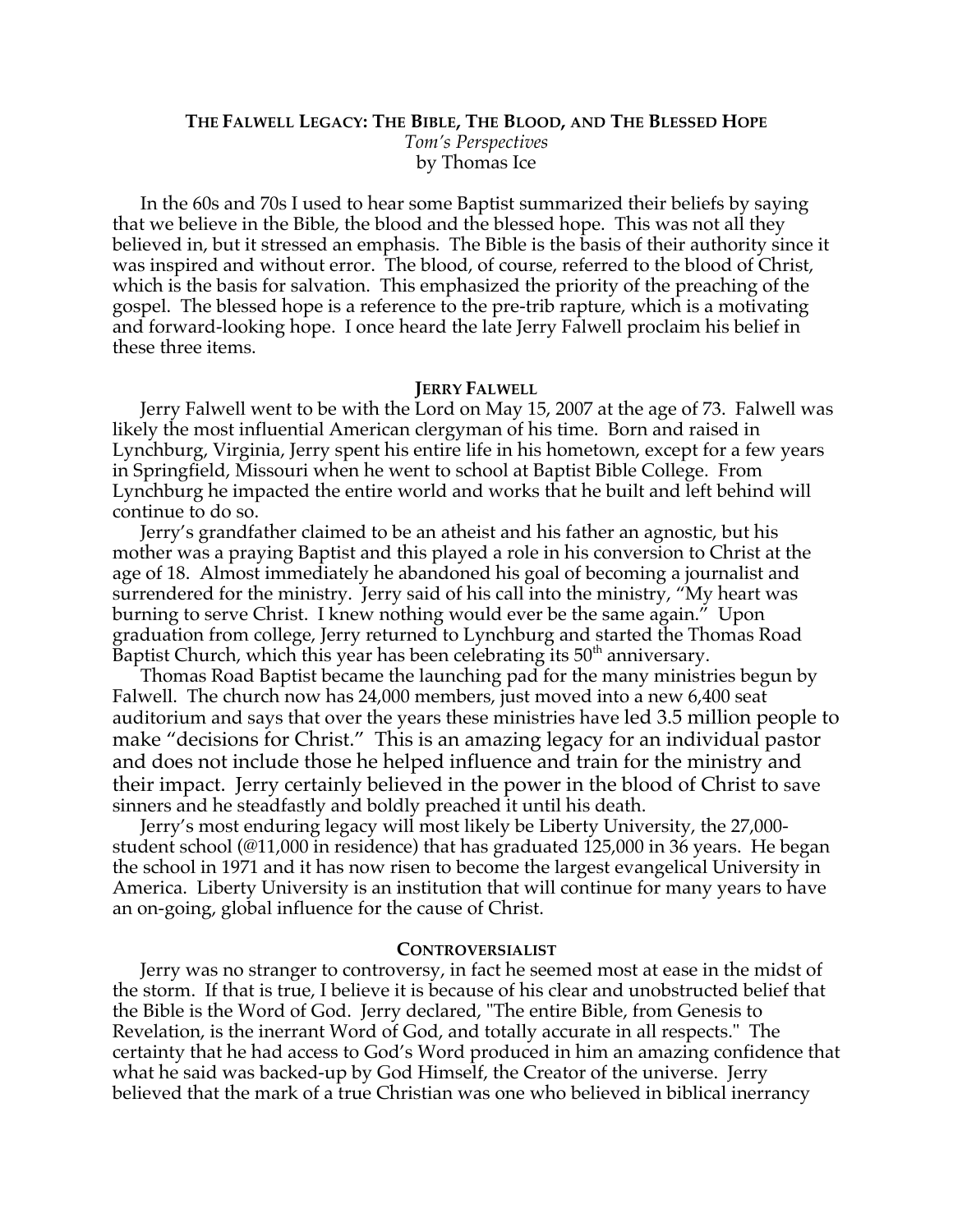that in turn provides an authoritative base for action in this life. When an individual fears God and His Word, they will not fear what men think. That was indeed Jerry Falwell! "People have asked me, 'Franklin, do you agree with Jerry Falwell?'" said evangelist Franklin Graham who was one of the two main speakers at Falwell's funeral. "Every time he opened the Bible, I agreed with Jerry Falwell. And you know what? He opened the Bible a lot." That is one of the things I admired about Jerry, his willingness to open the Bible in any situation, public or private; secular or religious.

It was as his role as founder of the Moral Majority in 1979 that resulted in Jerry becoming a nationally known figure within our nation's political realm. It is impossible to be involved in politics and avoid controversy. Jerry (along with Tim LaHaye) was credited with helping Ronald Reagan win his first term as President. Jerry credits Francis Schaeffer with influencing his thought concerning whether to speak out on political issues as a pastor. It was because the Bible speaks to every area of life, including the political, that Jerry realized that he could not be neutral in his stance on public issues.

The issues of homosexuality and abortion are two issues that God clearly defines His position on in the Bible, and so it should be surprising to none that Jerry stood faithfully with God and His Word on these matters. Faithfulness to God's Word is the source of such hatred and opposition from those who are pro-homosexual and proabortion towards Jerry over the years. Many have rejoiced in his sudden home going to heaven. 1 Corinthians 4:2 says, "it is required of a steward that one be found faithful." Jerry was always faithful in his stand and service for our Lord. This is why I am confident that the Lord said upon Jerry's entrance into heaven: "Well done thou good and faithful servant."

Former Southern Baptist Convention President Jerry Vines, whom Jerry Falwell often called, "his best friend in the ministry," said Falwell was given "a special touch for a special task" by the Lord. "He said, 'I believe God has called me to confront the culture,' and did he ever confront it," said Vines, who preached the main sermon at Falwell's funeral where an estimated 10,000 people attended. "And he was criticized and he was vilified and he was unfairly misquoted but he just kept on smiling and he kept on speaking the message of morality and the glorious message of Jesus Christ to our culture. And the political landscape of America has been different since that day."

#### **THE BLESSED HOPE**

Jerry believed strongly in the blessed hope—the pre-trib rapture—and every day looked for the coming of the Lord. Jerry said publicly (and privately to me many times) that this is why he and Tim LaHaye wanted the Pre-Trib Research Center at Liberty University (we have been here for two years now), was to let all know that he unwaveringly held to pretribulationism and wanted to strengthen that belief at Thomas Road Baptist Church and at Liberty University and Seminary.

Why was Jerry so committed to the rapture of the church in light of so many other interests? He believed that since Christ could return at any moment, at this very moment, then it was a motive to live a holy life in the moment, at every moment. "Beloved, now we are children of God, and it has not appeared as yet what we shall be. We know that, when He appears, we shall be like Him, because we shall see Him just as He is. And everyone who has this hope fixed on Him purifies himself, just as He is pure" (1 John 3:2–3). The rapture was motive for living a pure life before God, which Jerry did. He also believed that the blessed hope was a powerful motive to evangelism and world missions. A believer needed to urgently preach the gospel because Christ